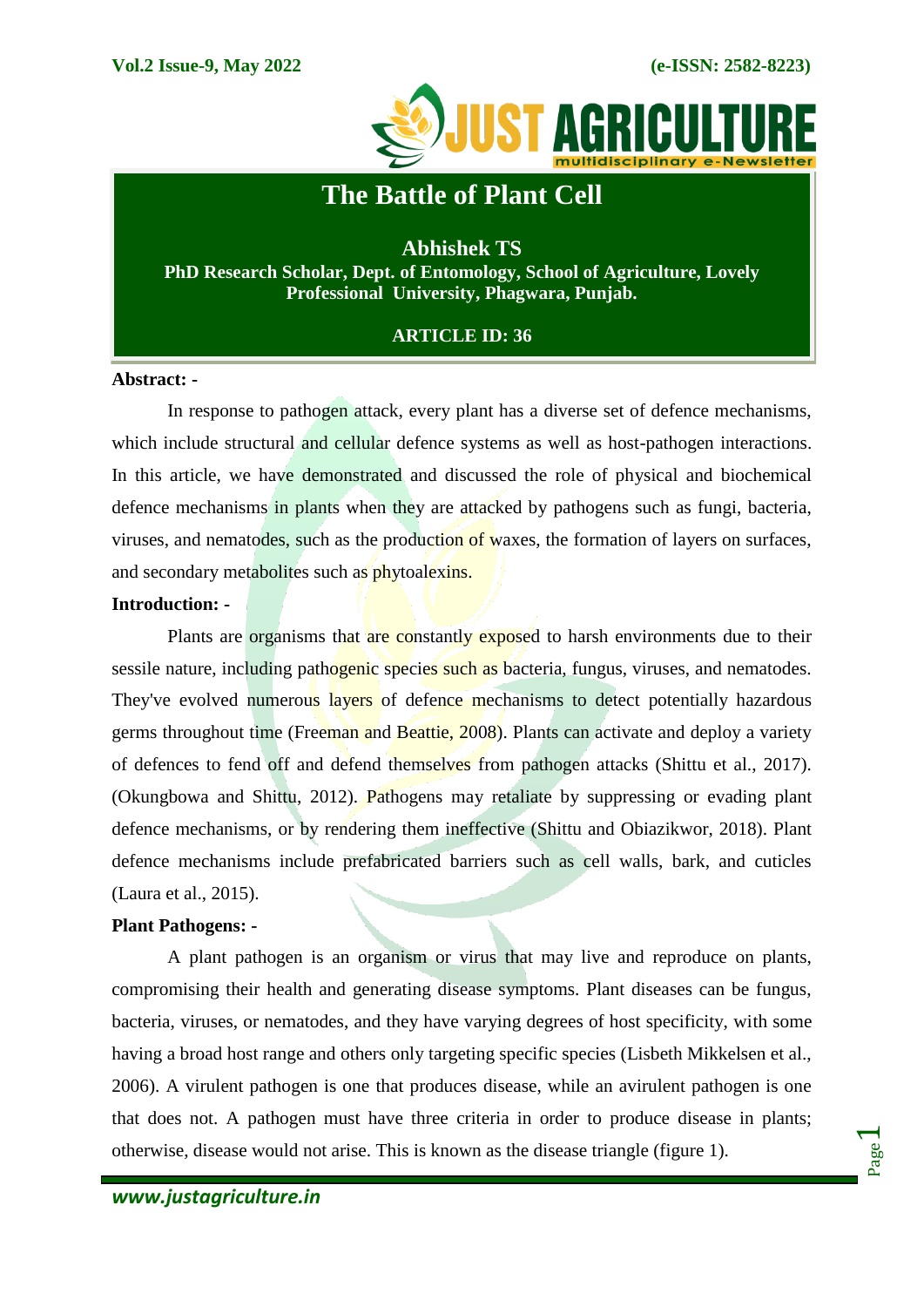

 **Figure 1: - Disease Triangle**

## **Pathogen Identification: -**

Plants' ability to adapt to possible pathogen challenges implies that they recognise these pathogens as 'non self.' Plants recognise a wide range of signals from microbes and the environment to generate defence responses, whereas mammals use antigen-antibody interactions to recognise non-self (David and John, 1997).

# **Defence Mechanisms in Plants: -**

Plants protect themselves against pathogens using a combination of weapons from two arsenals known as host resistance:



# **Figure 2: - Defence Mechanism in Plants**

- (1) **Structural characteristics: -** that act as physical barriers, preventing the pathogen from entering and spreading throughout the plant; and
- (2) **Biochemical reactions: -** that occur in the plant's cells and tissues, producing substances that are either toxic to the pathogen or create conditions that prevent the pathogen from growing in the plant. The pre-existing and induced defence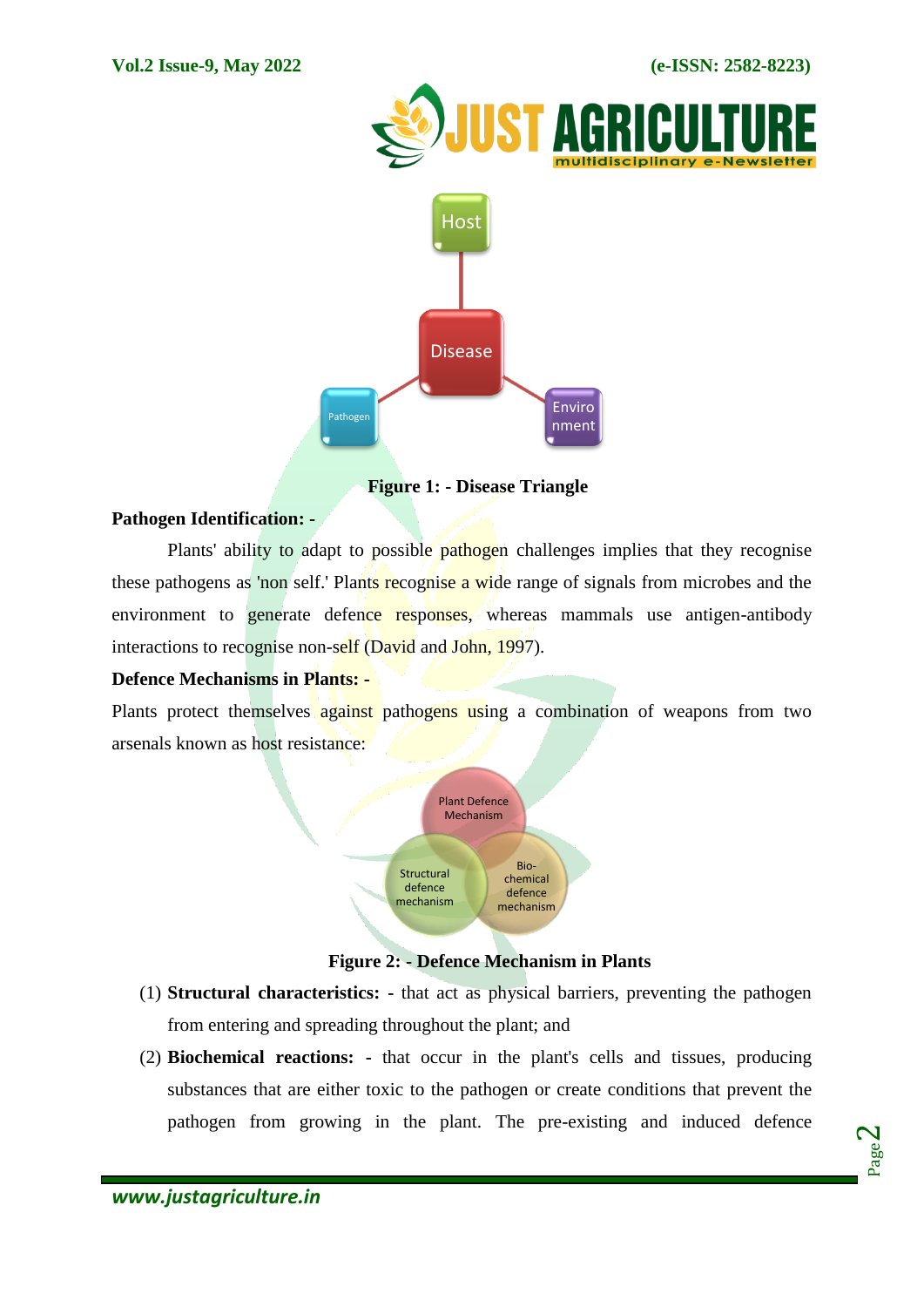

mechanisms are two types of innate defence mechanisms that can act at any stage of infection in plants and can occur simultaneously if the conditions are favourable.

This is the defence mechanism that serves as the plant's intrinsic first-line defence even before pathogen infestation. It is divided into three categories: pre-existing structural defence, pre-existing biochemical defence, and defence through the lack of critical elements.

## **a. Pre-existing structural defence mechanisms:**

This defence mechanism consists of superficial structures located on the plant's surface that act as physical barriers to disease entrance (Laluk and Mengiste, 2010).

# **Pre-existing defence structures include: -**

- i. **Waxes and cuticles:** Waxes and cuticles are mixtures of long-chain aliphatic compounds that generate a water-repellent surface on the aerial parts of plants and prevent the creation of a film of water on the plant surface, which is necessary for spore germination (Marcell and Beattie 2002). When there is no water film, pathogens such as fungi and bacteria cannot germinate (fungi) or reproduce (bacteria) (Horsfall, and Cowling, 1980). A thick cuticle may improve infection resistance by preventing germs from immediately penetrating hosts, but it is not always associated with resistance (Marcell and Beattie 2002).
- ii. **Epidermal cell walls:** These are the initial layer of living host cells that come into contact with invading pathogens and form the first line of defence (Doughari, 2015).
- iii. **Stomata and lenticels:** Natural apertures such as stomata and lenticels allow numerous harmful bacteria and fungi to enter plants, yet the structure of these openings can sometimes hinder pathogen access (Cao et al., 2001). The Szinkum citrus variety's resistance to the citrus canker bacterium is attributed to its small stomata and their very narrow holes, which are encircled by elevated, broad lipped structures that prevent water drops bearing germs from entering (Singh, 2005). Lenticels' size and internal structure may also have a function in plant pathogen defence.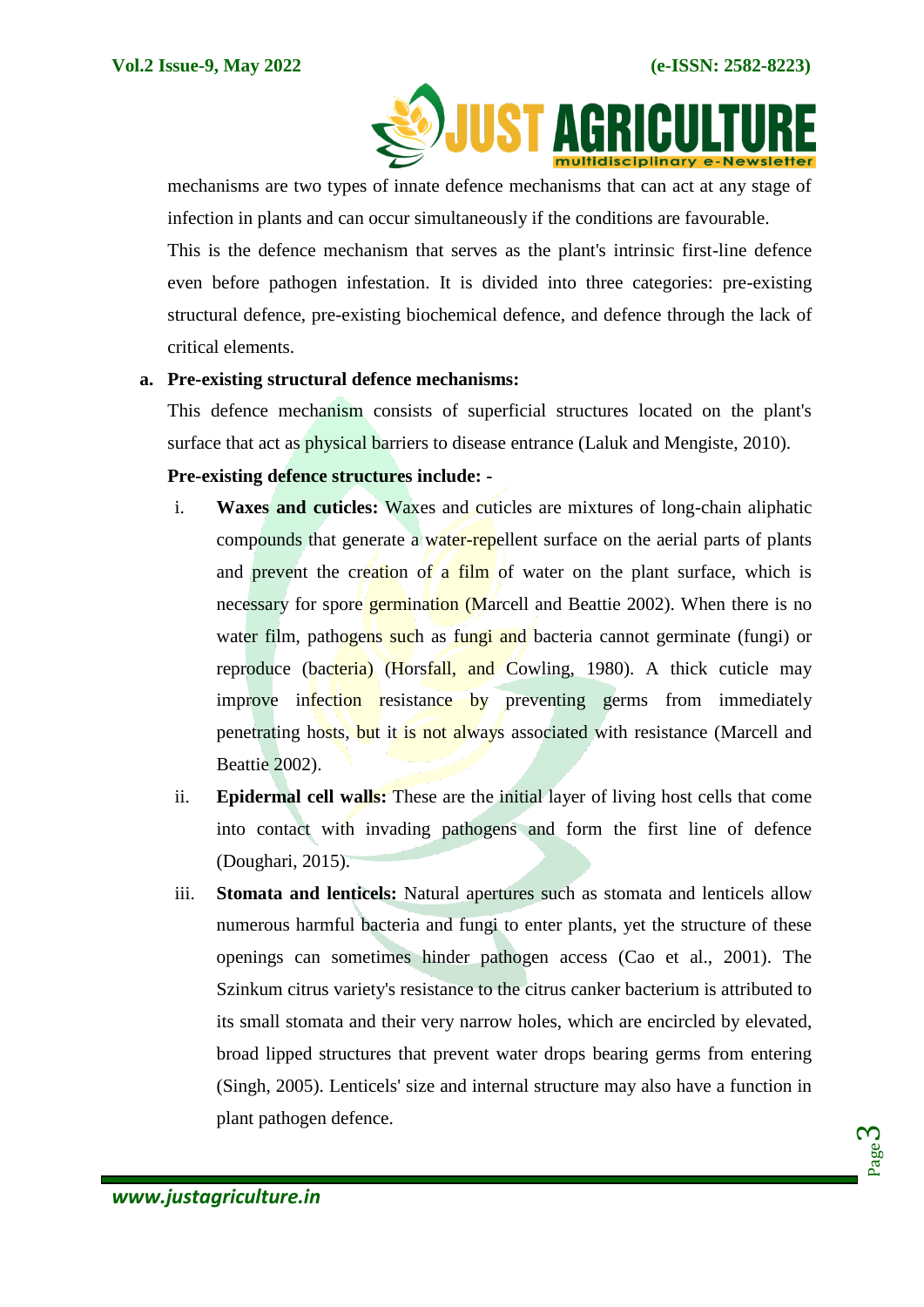Page  $\overline{\bf 4}$ 



Apple types with large lenticels on fruits allow Pseudomonas papulosum, which causes apple leaf spot disease, to enter easily, whereas variants with small lenticels prevent the infection from entering (Singh 2005).

- iv. **Thick-walled tissues:** Environmental factors can cause the cell walls of some tissues inside the plant to thicken. Pathogens are hampered by such barriers. Pathogens may be prevented from entering the stems of many cereal crops by the vascular bundle or extended areas of sclerenchyma cells (Dixon et al., 1994).
- **(B) Post-inflectional structural defence mechanism (Induced Structural Defences) :-**

After the virus successfully penetrates the host's pre-existing defence barriers, some structures grow inside the host to prevent the disease from spreading further. These sections include:



**Figure 3: - Defence responses by plants**

**a) Histological defence mechanisms; and b) Cellular defence mechanisms**

**a) Histological defence mechanisms: -**

# **Formation of cork layers**

Infection by fungi or bacteria, as well as some viruses and nematodes, causes plants to develop many layers of cork cells beyond the area of infection, presumably as a result of pathogen-secreted chemicals stimulating the host cells.

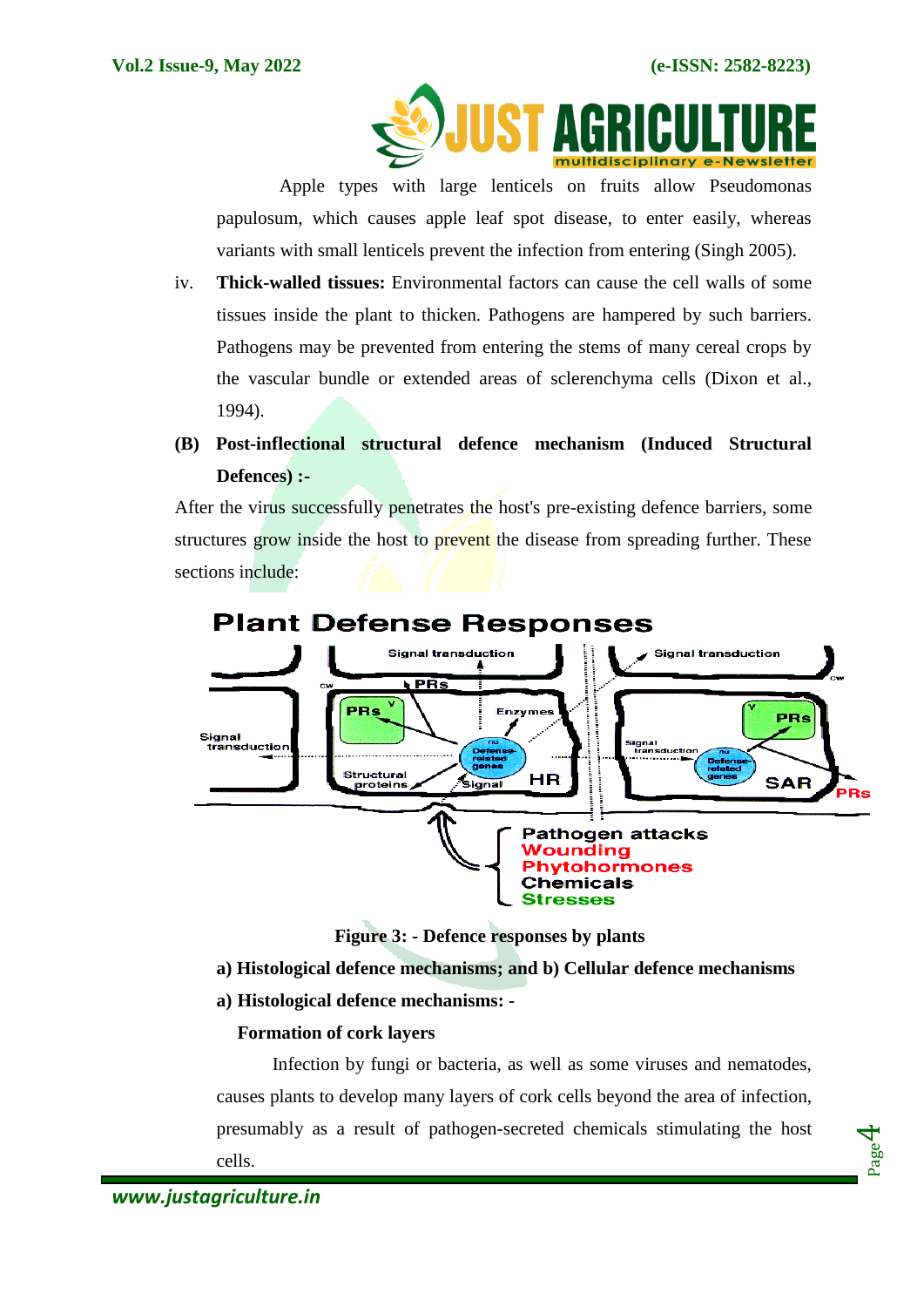

#### **Abscission Layer Formation**

An abscission layer is generated by a gap between two circular layers of leaf cells that surround the infection site. When the leaf is infected, the middle lamella between these two layers of cells dissolves throughout the thickness of the leaf, fully isolating the infection from the rest of the leaf.

#### **Tyloses are formed**

Tyloses are overgrowths of nearby live parenchymatous cells' protoplasts that protrude into xylem vessels via pits. Tyloses create an impermeable barrier to water and nutrient transport.

#### **Formation of Gums**

Gums play a protective role because they are promptly deposited in the intercellular gaps and within the cells around the infection site, establishing an impermeable barrier that completely encloses the pathogen (Tom Schultz, 2006).

#### **b) Cellular defence system**

Hyphal Sheathing: The inward stretching of the cell wall causes the hyphae of fungi to be encased in a sheath. Du e t o s h e a t h I n g largely retards disease penetration and provides a partial check on pathogen transmission, such as late blight produced by *Phytophthora infestans.*

#### **Deposition of callose:**

Callose, a -1,3-glucan, is deposited in a variety of specialised wall or wall-associated structures. This occurs both during normal plant development and in response to injury or disease attack (Vance et al., 1980).

#### **Biochemical defence mechanism:**

Plants have metabolic processes in their cells that generate resistance to pathogen attack in addition to diverse structural defensive systems. Biochemical defence is the name given to this sort of plant defence.

This is a defence system that involves a variety of metabolic processes in plant cells or tissues prior to pathogen infection. By interfering with pathogens' and pathogenesis' actions, these substances can prevent or reduce infection (Doughari, 2015).

Biochemical defences are two types.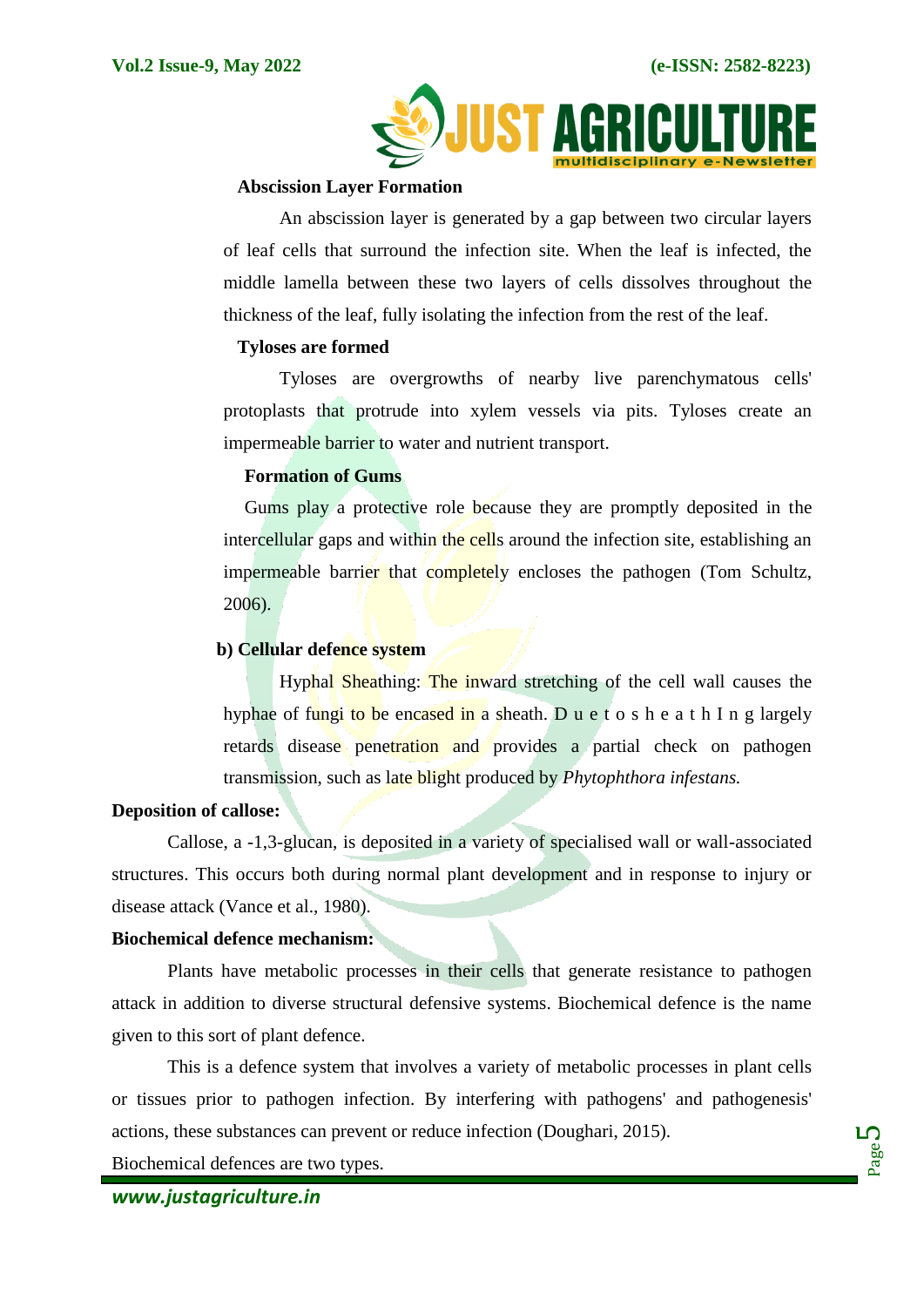

- **1. Pre-existing biochemical defence mechanism**
- **2. Post inflectional biochemical defence mechanism**
	- **a. Pre-existing biochemical defence mechanism**
		- **i. Inhibitors released by the plant into the environment:**

Plants emit organic chemicals through their aerial surfaces and roots, which collect in minute drops or spread into their surroundings. Some of these exudates are directly inhibitory to several pathogenic microorganisms, while others may stimulate the spread of certain microbial groups that act as antagonists to other dangerous microbes (Dangl and Jones, 2016). The fungitoxic exudates protocatechuic acid and catechol, which hinder the fungus' germination and tear the developing sperm tubes, are produced by red-scale onion types resistant to onion smudge disease caused by Colletotrichum circinans (Singh, 2005).

## **ii. Plant cell inhibitors present prior to infection:**

In many host-parasite partnerships, plants' inherent poisonous compounds serve as the beginning point for resistance (Leong et al., 2002). While resistant cultivars have high levels of these compounds, vulnerable variants may have lower levels or none at all. Several fatty acid molecules found in high concentrations in cells, such as dienes and phenolics, are responsible for the resistance of immature tissues to parasite fungus taxa like Botrytis (Doughari, 2015). Many of these chemicals are efficient hydrolytic enzyme inhibitors. Other pre-existing chemicals with antifungal membranolytic action include saponin, avenacin in oats, and tomatine in tomatoes (Hammond-Kosack and Jones, 1997).

# **2. Post-inflectional biochemical defence mechanism:**

After a pathogen attack, plants release a variety of biochemical compounds such as phytoalexins and hypersensitive defence. These chemicals are fungicidal or fungistatic in nature and are formed near the damage site. A chain of metabolic reactions starts to repair the wound.

## **Phytoalexins: -**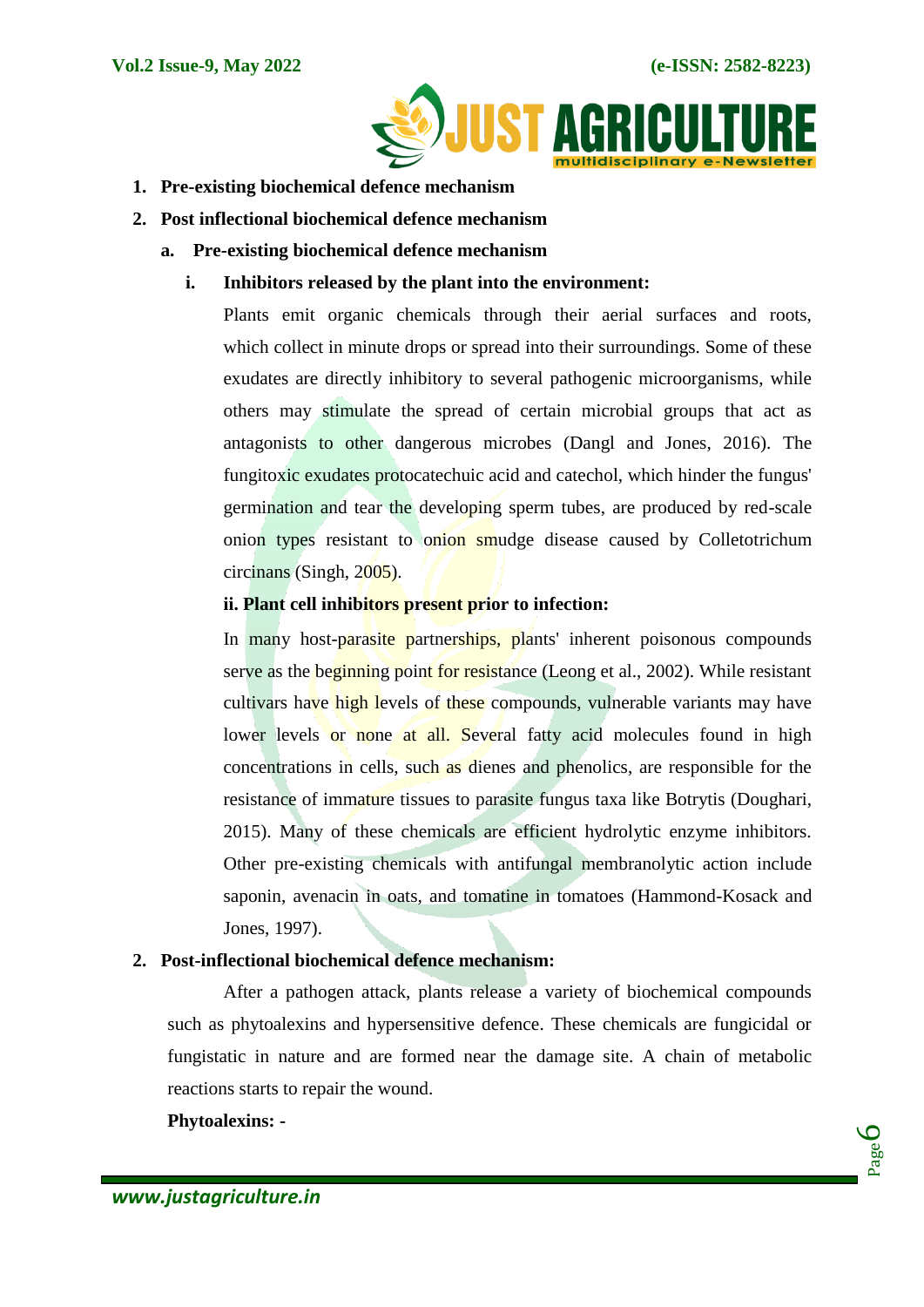

These are harmful antimicrobial compounds produced in plants only following stimulation by certain phytopathogenic microorganisms or mechanical injury. Healthy cells next to injured and necrotic cells release phytoalexins (Hammond-Kosack and Jones, 2000). Muller and Borger proposed the basic concept of this occurrence in 1941 while working on late blight of potato (Phytophthora infestans), for example, Pisatin in Pea pods in response to Ascochyta pisi or damage. Bean pods and leaves with phaseollin are resistant to bean anthracnose caused by Colletotrichum lindemuthianum. Rishitin is produced in potato tubers after Phytophthora infestans infestation.

#### **Conclusion:-**

Plants use structural and biochemical defence mechanisms to protect themselves against various infections, acting as a barrier to the pathogens. However, plant defence mechanisms only reduce pathogen growth to a limited level, which is insufficient for disease resistance in plants.

#### **References: -**

Agrios, G.N. (2008). Plant pathology.5 Ed, AcademicPress, New York.

- Alberts, B., Johnson, A., Lewis, J., Raff, M., Roberts, K. & Walter, P. (2002). Molecular Biology of the Cell (4th ed.). Garland Science, New York, NY. 1464 p.
- Baty, A. M., Eastburn, C. C., Techkarnjanaruk, S., Goodman, A. E. &Geesey, G. G. (2000). Spatial and temporal variations in chitinolytic gene expression and bacterial biomass production during chitin degradation. Applied Environmental Microbiology, 66, 3574-385.
- Brian, C.F., Gwyn, A.B. 2008. An Overview of Plant Defenses against Pathogens and Herbivores. The Plant Health Instructor, DOI: 10.1094/PHI-I-2008-0226-01
- Chen, Z.X., D.W. Dickson. 2004. Nematology: Advances and Perspectives Vol. 1: Nematode Morphology, Physiology and Ecology, CABI:Walllingford.
- David Guest, John Brown. 1997. Plant pathogens and plant diseases. Rockvale publications national library of Australia ISBN 1-86389-439. Page 263-260.
- Edited by J.F.Brown& H.J, Ogle Ford, R., T. Evans. 2003. Tobacco mosaic virus. The Plant Health Instructor. DOI: 10.1094/PHI-K-2003052801

Page  $\overline{\phantom{a}}$